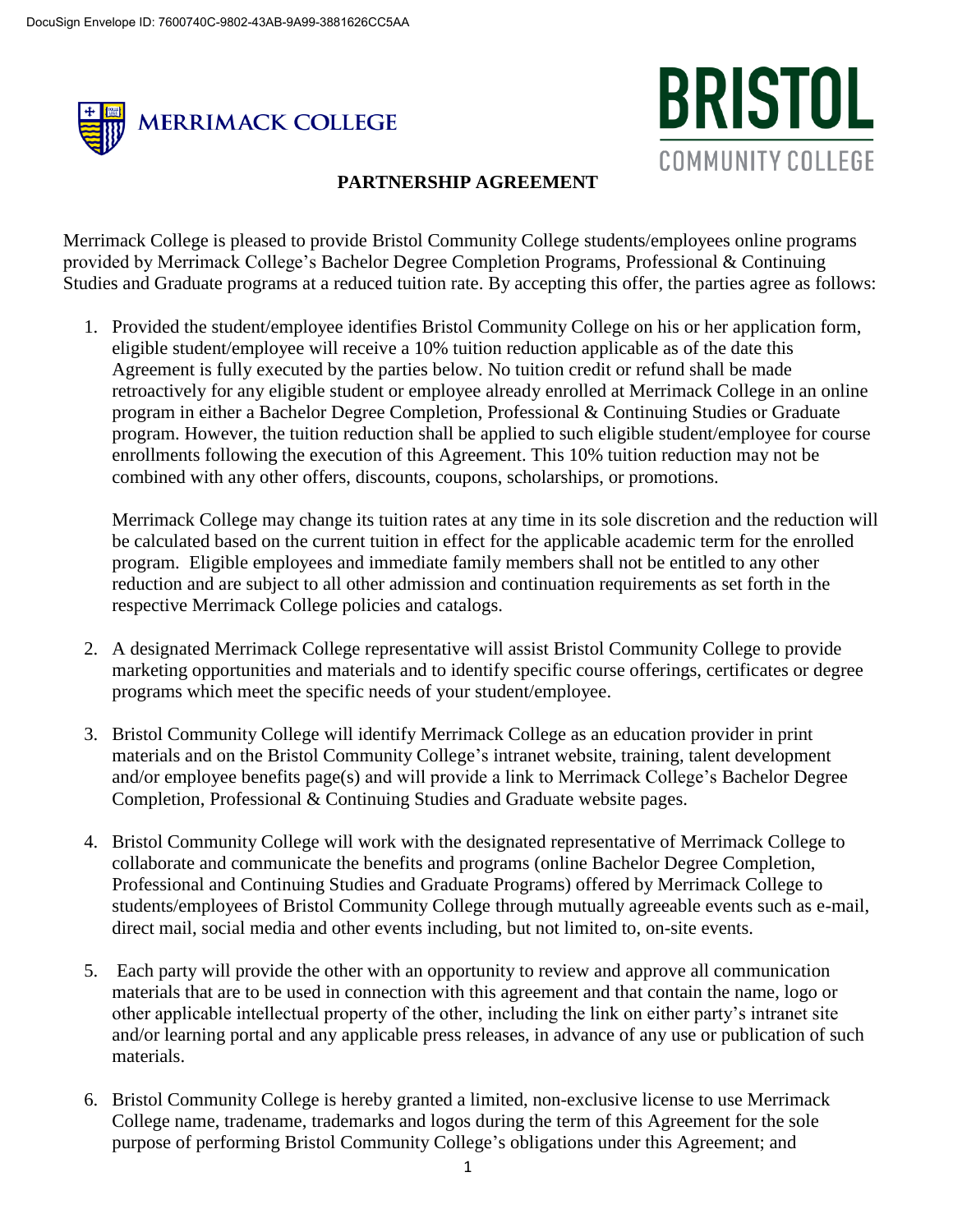Merrimack College is hereby granted a limited, non-exclusive license to use Bristol Community College's and all members institutions name, tradename, trademarks and logos during the term of this Agreement for the sole purpose of marketing to Bristol Community College's students/employees any educational events sponsored in conjunction with Merrimack College. Use of the names and logos will be in accordance with any guidelines provided by each party to the other. Each party shall provide the other with examples of any materials using such other party's name and logo prior to releasing such other party's name, logo and other intellectual property of whatever form or format before it is distributed. The parties shall discontinue the use of the licensed marks and return all files and materials containing the licensed marks supplied by the owner at termination or expiration of the Agreement. Neither party grants to the other any interest in the other party's trademarks.

- 7. All communication with Bristol Community College/member institution students/employees about programs and discounts included in this MOU will be approved and provided by Bristol Community College/individual member institutions. Merrimack College will not market directly to students or employees. Merrimack College may not solicit individuals, including, but not limited to students, employees and visitors or distribute literature or other materials for any purpose or at any time within Bristol Community College buildings or on Bristol Community College property unless otherwise approved by Bristol Community College/member institutions.
- 8. The term of this agreement is three (3) years from the date of execution by both parties and will automatically renew for an additional three (3) year term unless either party sends the other a written notice of non-renewal at least 6o days before the expiration of this agreement. Students who began their program of study or students in the process of enrolling prior to the effective date of any without cause termination will be grandfathered in to continue receiving the discount offered in this Agreement until such time the students complete or otherwise become discontinued from their program of continuous enrolment.
- 9. Either party shall have the right to terminate this Agreement after providing 60 days written notice of its intent to terminate. Notwithstanding the foregoing, either party may terminate this Agreement immediately in the event that participation under this Agreement may give rise to a violation of any requirement of state or federal law of regulation of the requirements of any accrediting agency having jurisdiction.
- 10. The terms of this Agreement are confined to online programs provided by Merrimack College's Bachelor Degree Completion, Professional and Continuing Studies and Graduate Program and shall not apply to any in-person day programs provided by Merrimack College.
- 11. Bristol Community College acknowledges it has no ownership interest in the course materials/curriculum, internet web pages and other information of any kind that are used in Merrimack College's courses.
- 12. The relationship under this Agreement is that of independent contractors for all purposes. Each will have complete control over its own performance and the details for accomplishing its own obligations under this Agreement. In no event will the agents, representatives or employees of one party be deemed to be agents, representatives or employees of the other.
- 13. This Agreement may be executed by a duly authorized representative of each party, either by electronic or facsimile transmission, each of which will be considered an original.